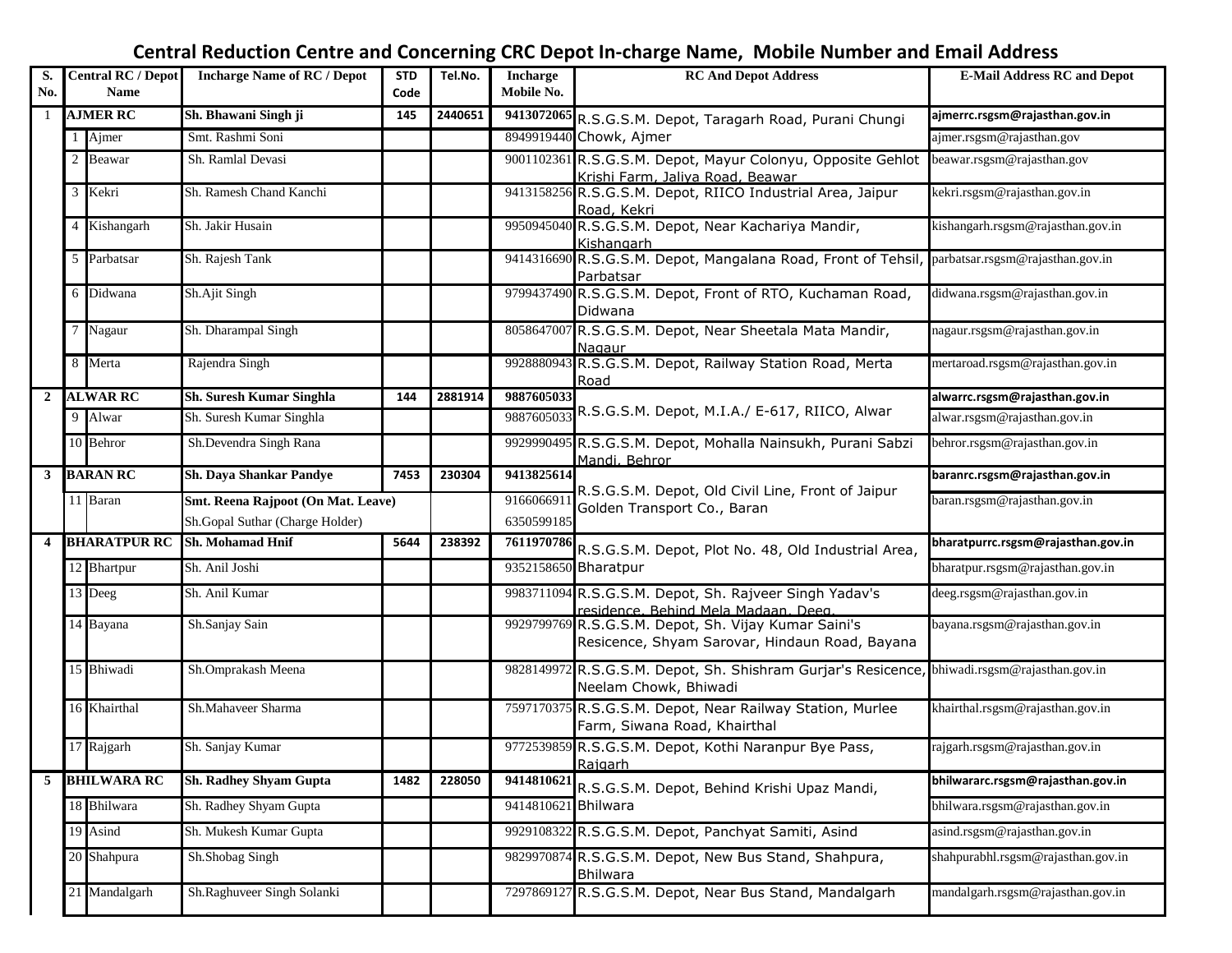|    | 22 Gangapur        | Sh. Poonam Chand Bunkar          |      |         |                    | 7426811790 R.S.G.S.M. Depot, Near Police Thana, Gangapur<br>City, Bhilwara                 | gangapurbhl.rsgsm@rajasthan.gov.in   |
|----|--------------------|----------------------------------|------|---------|--------------------|--------------------------------------------------------------------------------------------|--------------------------------------|
| 6  | <b>BIKANER RC</b>  | <b>Sh. Devendra Singh</b>        | 1522 | 260182  |                    | 9785037684 R.S.G.S.M. Depot, RIICO Industrial Area, Khara,                                 | bikanerrc.rsgsm@rajasthan.gov.in     |
|    | 23 Bikaner         | Sh.Devendra Singh                |      |         | 9785037684 Bikaner |                                                                                            | bikaner.rsgsm@rajasthan.gov.in       |
|    | 24 Nokha           | Sh.Manoj Kumar                   |      |         |                    | 9928013555 R.S.G.S.M. Depot, Ward No. 18, Near Hotel, Tehsil<br>Road, Nokha                | nokha.rsgsm@rajasthan.gov.in         |
|    | 25 Lunkaransar     | Sh.Narendra Singh                |      |         |                    | 9660157577 R.S.G.S.M. Depot, Ward No. 17, Choudhary Colony,<br>unkaransar                  | lunkaransar.rsgsm@rajasthan.gov.in   |
|    | 26 Anoopgarh       | Sh.Rajendra Singh                |      |         |                    | 8875699928 R.S.G.S.M. Depot, G-I, 29, RIICO Area, Near BSNL<br>Exchange, Anoopgarh         | anoopgarh.rsgsm@rajasthan.gov.in     |
|    | 27 Suratgarh       | Sh.Anoj Kumar                    |      |         |                    | 9782943043 R.S.G.S.M. Depot, 66, A.B, New Dhanmandi,<br>Suratgarh                          | Suratgarh.rsgsm@rajasthan.gov.in     |
| 7  | <b>BUNDI RC</b>    | Sh. Vinod Saini                  | 747  | 2456665 | 9829463511         | R.S.G.S.M. Depot, Near Police Line, BundiCity                                              | bundirc.rsgsm@rajasthan.gov.in       |
|    | 28 Bundi           | Sh.Vinod Saini                   |      |         | 9829463511         |                                                                                            | bundicity.rsgsm@raiasthan.gov.in     |
|    | 29 Tonk            | Sh.Prabhakar Sharma              |      |         |                    | 9887969433 R.S.G.S.M. Depot, Krishi Mandi Road, Front of<br>Stadium, Tonk                  | tonk.rsgsm@rajasthan.gov.in          |
| 8  | <b>CHITTORGARH</b> | <b>Sh. Nanalal Chaudhary</b>     | 1472 | 241412  |                    | 9929092104 R.S.G.S.M. Depot, Behind Higher Secondary School,                               | chittorgarhrc.rsgsm@rajasthan.gov.in |
|    | 30 Chittorgarh     | Sh.Lakshmi Chand Meena           |      |         |                    | 9314147599 Santee Railway Station Road, Chittorgarh - 312001                               | chittorgarh.rsgsm@rajasthan.gov.in   |
|    | 31 Kapasan         | Sh. Devi Lal Khateek             |      |         |                    | 9929829509 R.S.G.S.M. Depot, Near Naya Bus Stand, Kapasan-<br>312202                       | kapasan.rsgsm@rajasthan.gov.in       |
|    | 32 Begun           | Sh.Pappudan Singh                |      |         |                    | 9783806151 R.S.G.S.M. Depot, Jaynagar Road, Begun, 312023                                  | begu.rsgsm@rajasthan.gov.in          |
|    | 33 Nimbaheda       | Sh. MangiLal Khateek             |      |         |                    | 9413663403 R.S.G.S.M. Depot, Near Railway Station, Nimbhera-<br>312601                     | nimbahera.rsgsm@rajasthan.gov.in     |
|    | 34 Pratapgarh      | Sh. Moti Lal Dangi               |      |         |                    | 9414926054 R.S.G.S.M. Depot, Excise Road, Pratapgarh                                       | pratapgarh.rsgsm@rajasthan.gov.in    |
|    | 35 Chotisadri      | Naresh Khateek                   |      |         |                    | 8890072995 R.S.G.S.M. Depot, Pench Area, Choti Sadri-312001                                | chotisadri.rsgsm@rajasthan.gov.in    |
| 9  | <b>DHOLPUR RC</b>  | Sh. Keshav Singh 6378344264      | 5642 | 223745  | 9982189143         |                                                                                            | dholpurrc.rsgsm@rajasthan.gov.in     |
|    | 36 Dholpur         | Sh. Virendra Avasthi             |      |         | 9413667590         | R.S.G.S.M. Depot, Jail Road, Dholpur                                                       | dholpur.rsgsm@rajasthan.gov.in       |
|    | 37 Karoli          | Sh.Saabir Khan                   |      |         |                    | 7014308343 R.S.G.S.M. Depot, Near Valmiki Ashram, Gulab<br>Bagh Karoli                     | karoli.rsgsm@rajasthan.gov.in        |
|    | 38 Hindon          | Sh. Gopal Singh 9782920173       |      |         |                    | 8619996525 R.S.G.S.M. Depot, Near Railway, Hindaun                                         | hindon.rsgsm@rajasthan.gov.in        |
| 10 |                    | HANUMANGARH Sh. Rajesh Khursija  | 1522 | 263212  |                    | 9588264055 R.S.G.S.M. Depot, RIICO Industrial Area, Phase-                                 | hanumangarhrc.rsgsm@rajasthan.gov.in |
|    | 39 Hanumangarh     | Sh.Rajesh Khursija               |      |         | 958826405          | Second, Plant No. SP-5, A.B., Hanumangarh<br>Junction                                      | hanumangarh.rsgsm@rajasthan.gov.in   |
|    | 40 Nohar           | Sh. Ratan Singh                  |      |         |                    | 9413932442 R.S.G.S.M. Depot, G-54, Industrial Area, Nohar                                  | nohar.rsgsm@rajasthan.gov.in         |
|    | 41 Bhadra          | Sh.Laxmi Narayan                 |      |         |                    | 9351593175 R.S.G.S.M. Depot, Near Kala Mandir Hall, Bhadra                                 | bhadra.rsgsm@rajasthan.gov.in        |
|    | 42 Sri Ganganagar  | Sh. Vikas Kumar                  |      |         |                    | 9460917975 R.S.G.S.M. Depot, Sugar Factory Campus,<br>Sriganganagar                        | sriganganagar.rsgsm@rajasthan.gov.in |
|    | 43 Padampur        | Sh.Gurdeep Singh                 |      |         |                    | 9413881669 R.S.G.S.M. Depot, Near Dhaan Mandi, Padampur                                    | padampur.rsgsm@rajasthan.gov.in      |
|    | 44 Sri Karanpur    | Sh.Upendra Singh                 |      |         |                    | 7792024710 R.S.G.S.M. Depot, Aahata Number 37, Ward No.<br>01 Srikarannur                  | karanpur.rsgsm@rajasthan.gov.in      |
|    | 45 Raisingh nagar  | Sh.Gurdeep Singh                 |      |         |                    | 9950606022 R.S.G.S.M. Depot, Plot No. 02, Ward No. 08, Near<br>ICE Factory, Raisingh Nagar | raisinghnagar.rsgsm@rajasthan.gov.in |
|    | 11 SIROHI RC       | <b>Sh. Sudhir Prakash Mathur</b> | 2972 | 225040  |                    | 9414477159 R.S.G.S.M. Depot, Saraneshwar Indusrial Airea,                                  | sirohirc.rsgsm@rajasthan.gov.in      |
|    | 46 Sirohi          | Sh. Yogendra Singh               |      |         | 9460106058 Sirohi  |                                                                                            | sirohi.rsgsm@rajasthan.gov.in        |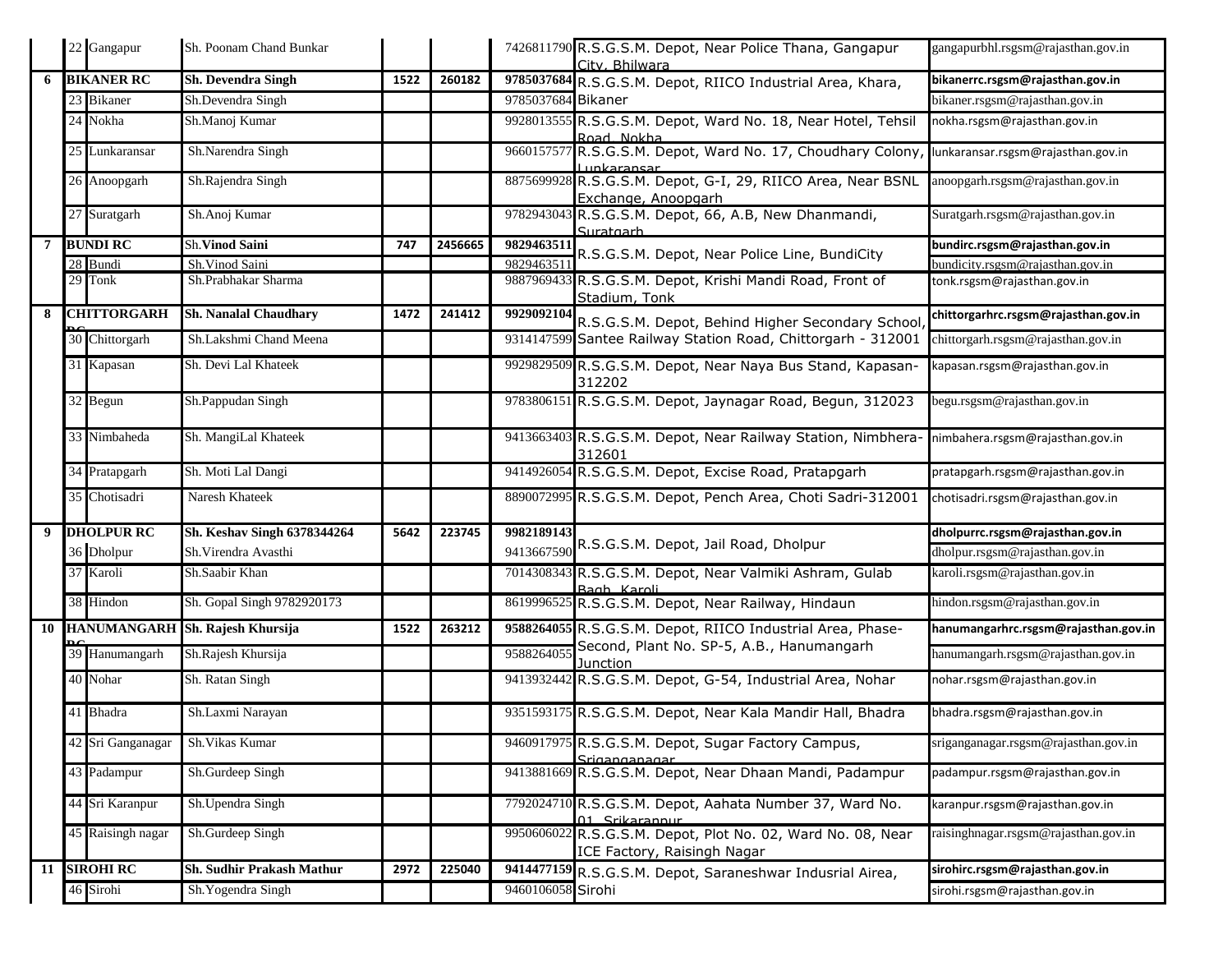|  | 47 Aburoad      | Sh.Lakshman lal                              |      |         |            | 9460305886 R.S.G.S.M. Depot, Revdar Mandar Road, Near<br>Maanpur Halipad, Abu Road                         | aburoad.rsgsm@rajasthan.gov.in      |
|--|-----------------|----------------------------------------------|------|---------|------------|------------------------------------------------------------------------------------------------------------|-------------------------------------|
|  | 48 Jalore       | Sh.Devi Lal                                  |      |         |            | 9414721323 R.S.G.S.M. Depot, Near Railway Station, Jalore                                                  | jalore.rsgsm@rajasthan.gov.in       |
|  | 49 Bhinmal      | Sh.Karan Singh                               |      |         |            | 9784764073 R.S.G.S.M. Depot, Near Ice Factory, RIICO<br>Industrial Area, Bhinmal                           | bhinmal.rsgsm@rajasthan.gov.in      |
|  | 12 JHOTWARA RC  | Sh. Vikas Kumar ji                           | 141  | 2233853 |            | 9414502669 R.S.G.S.M. Depot, Opposite Deher Ka Balaji Railway jaipurrc.rsgsm@rajasthan.gov.in              |                                     |
|  | 50 Jhotwara     | Sh.Satish Sharma                             |      |         |            | 7597006888 Station, Near Jhotwara Overbrider, Jaipur-302012                                                | jhotwara.rsgsm@rajasthan.gov.in     |
|  | 51 Chomu        | Sh.Surendra Solera                           |      |         |            | 9460517392 R.S.G.S.M. Depot, Railway Station Road, Opposite<br>Shyam Nagar Colony, Chomu                   | chomu.rsgsm@rajasthan.gov.in        |
|  | 52 Dudu         | Sh. Ritesh Tanwar                            |      |         |            | 9001147894 R.S.G.S.M. Depot, Inside Kuldeep Gadh, Dudu                                                     | dudu.rsgsm@rajasthan.gov.in         |
|  | 53 Shahpura     | Sh.Sumer singh                               |      |         |            | 9680348810 R.S.G.S.M. Depot, Balaiyon Ka Mohalla, Ajeetgarh<br>Road, Gadhpipli House, Ward No. 5, Shahpura | shahpura.rsgsm@rajasthan.gov.in     |
|  | 54 Dausa        | Sh. Mahendra kasaana                         |      |         |            | 9413453090 R.S.G.S.M. Depot, Near Laxmi Moorti Bhandar, Agra<br>Road, Dausa                                | dausa.rsgsm@rajasthan.gov.in        |
|  | 55 Bandikui     | Sh. Pannalal Saini                           |      |         |            | 9783744307 R.S.G.S.M. Depot, Sikandara Road, Near Old Bus<br>Stand, Ward No. 7, Bandikui, Dausa            | bandikui.rsgsm@rajasthan.gov.in     |
|  | 13 JHUNJHUNU RC | <b>Sh. Bhanwar Singh Rathore</b>             | 1592 | 250041  | 9460994222 |                                                                                                            | jhunjhunurc.rsgsm@rajasthan.gov.in  |
|  | 56 Jhunjhunu    | Sh.Ranjeet Kumar Mahecha                     |      |         | 9950835424 | R.S.G.S.M. Depot, Industrial Area, Jhunjhunu                                                               | jhunjhunu.rsgsm@rajasthan.gov.in    |
|  | 57 Chirawa      | Sh. Arvind Kumar                             |      |         |            | 7374818819 R.S.G.S.M. Depot, Nehru Park, Near Railway<br>Station, Chirawa                                  | chirawa.rsgsm@rajasthan.gov.in      |
|  | 58 Khetri       | Sh.Madan singh                               |      |         |            | 9828444717 R.S.G.S.M. Depot, Gothada, Khetri Road, Khetri                                                  | khetri.rsgsm@rajasthan.gov.in       |
|  | 59 Nawalgarh    | Sh.Jaipal Singh (6378795450)                 |      |         |            | 7665645246 R.S.G.S.M. Depot, Near Railway Station, Nawalgarh                                               | nawalgarh.rsgsm@rajasthan.gov.in    |
|  | 60 Churu        | Sh.Madan Dan Barhat                          |      |         |            | 9079349380 R.S.G.S.M. Depot, Road No. 9G, Industrial Area<br>RIICO, Churu                                  | churu.rsgsm@rajasthan.gov.in        |
|  | 61 Taranagar    | Sh. Om Singh                                 |      |         |            | 9001883580 R.S.G.S.M. Depot, Industrial Area, Taranagar                                                    | taranagar.rsgsm@rajasthan.gov.in    |
|  | 14 KOTA RC      | Sh. Narendra Sankhwar                        | 744  | 2845071 |            | 8302677226 R.S.G.S.M. Depot, Plot No. Sp-1, Kubeu Industrial                                               | kotarc.rsgsm@rajasthan.gov.in       |
|  | 62 Kota         | Sh.Annu Mohan Mathur                         |      |         |            | 9928987816 Area, Ranpur, Kota                                                                              | kota.rsgsm@rajasthan.gov.in         |
|  | 63 Ramganjmandi | Sh.Omprakash Goswami                         |      |         |            | 9571818269 R.S.G.S.M. Depot, Kherabad Road, Ramganjmandi                                                   | ramganjmandi.rsgsm@rajasthan.gov.in |
|  | 64 Jhalawar     | <b>Sh.Ramesh Chand Pareek</b>                |      |         |            | 9413508864 R.S.G.S.M. Depot, Khel Sankul Premises, Jhalawar                                                | Jhalawar.rsgsm@rajasthan.gov.in     |
|  |                 | 65 Bhawani Mandi Sh.Gopal Krishan 6376644079 |      |         |            | 9460054782 R.S.G.S.M. Depot, Takkar Road, Old Distillery,<br>Bhawani Mandi                                 | bhawanimandi.rsgsm@rajasthan.gov.in |
|  | 15 Mandore RC   | Sh. Sumer Singh ji                           | 291  | 2571358 |            | 9799804524 R.S.G.S.M. Depot, Near Mandore Railway Crossing,                                                | mandorerc.rsgsm@rajasthan.gov.in    |
|  | 66 Jodhpur      | Sh.Devendra Gahlot                           |      |         |            | 9024336055 Mandore, Jodhpur                                                                                | jodhpur.rsgsm@rajasthan.gov.in      |
|  | 67 Pipad        | Sh. Parsa Ram                                |      |         |            | 9460810928 R.S.G.S.M. Depot, Railway Station, In Front of<br>Kabristan, Pinad                              | pipad.rsgsm@rajasthan.gov.in        |
|  | 68 Phalodi      | Sh.Bhanwar Lal Sharma                        |      |         |            | 9413140142 R.S.G.S.M. Depot, Baru House, Aditya Nagar, Palodi phalodi.rsgsm@rajasthan.gov.in               |                                     |
|  | 69 Jaisalmer    | Sh.Karan Singh                               |      |         |            | 9460433450 R.S.G.S.M. Depot, Near Bhati Dharmkanta,<br>Transnort Nagar Jaisalmer                           | jaisalmer.rsgsm@rajasthan.gov.in    |
|  | 70 Pokhran      | Sh.Dhan Singh                                |      |         |            | 9610118085 R.S.G.S.M. Depot, Near Railway Station, Pokaran                                                 | pokhran.rsgsm@rajasthan.gov.in      |
|  | 71 Barmer       | Sh.Teja Ram                                  |      |         |            | 7976420521 R.S.G.S.M. Depot, Industrial Area, Phase-First,<br><b>Barmer</b>                                | barmer.rsgsm@rajasthan.gov.in       |
|  | 72 Balotra      | Sh.Suresh Kumar Bohra                        |      |         |            | 9950375503 R.S.G.S.M. Depot, Near Rajputana Hotel,<br>Panchpadra Road, Balotra                             | balotra.rsgsm@rajasthan.gov.in      |